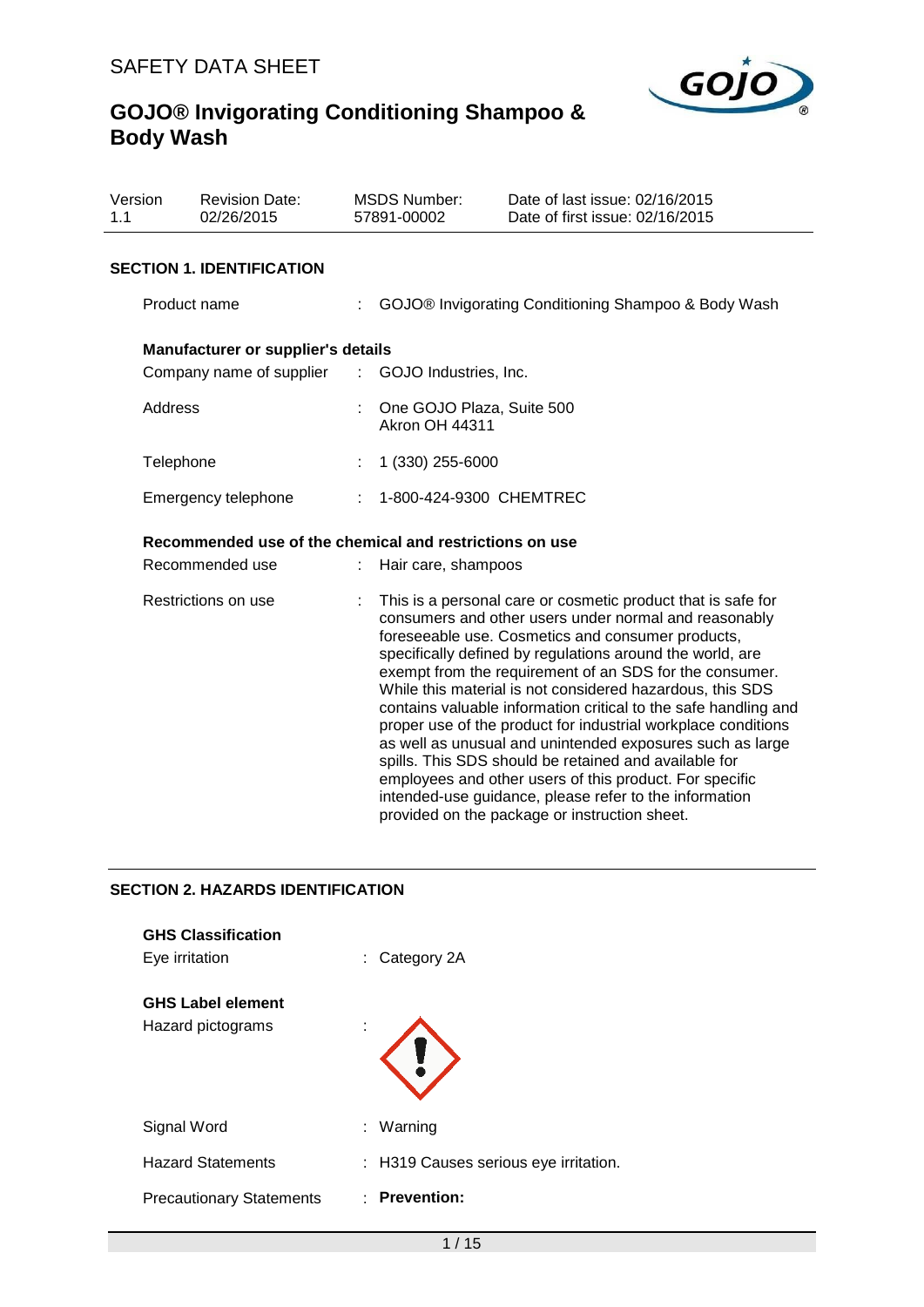

| Version | <b>Revision Date:</b> | MSDS Number:                                        | Date of last issue: 02/16/2015                                                                                                                                                                                                                                                          |
|---------|-----------------------|-----------------------------------------------------|-----------------------------------------------------------------------------------------------------------------------------------------------------------------------------------------------------------------------------------------------------------------------------------------|
| 1.1     | 02/26/2015            | 57891-00002                                         | Date of first issue: 02/16/2015                                                                                                                                                                                                                                                         |
|         | A (L. L. L.           | Response:<br>to do. Continue rinsing.<br>attention. | P264 Wash skin thoroughly after handling.<br>P280 Wear eye protection/ face protection.<br>P305 + P351 + P338 IF IN EYES: Rinse cautiously with water<br>for several minutes. Remove contact lenses, if present and easy<br>P337 + P313 If eye irritation persists: Get medical advice/ |

#### **Other hazards**

None known.

### **SECTION 3. COMPOSITION/INFORMATION ON INGREDIENTS**

Substance / Mixture : Mixture

### **Hazardous ingredients**

| <b>Chemical Name</b>                            | CAS-No.    | Concentration (%) |
|-------------------------------------------------|------------|-------------------|
| Alcohols, C10-16, ethoxylated, sulfates, sodium | 68585-34-2 | $>= 5 - 10$       |
| salts                                           |            |                   |
| Monoalkyl (C10-C16) esters of sulfuric acid,    | 68585-47-7 | $> = 1 - 5$       |
| sodium salt                                     |            |                   |
| Cocoamidopropyl betaine                         | 61789-40-0 | $>= 1 - 5$        |

### **SECTION 4. FIRST AID MEASURES**

| General advice                                                    | : In the case of accident or if you feel unwell, seek medical<br>advice immediately.<br>When symptoms persist or in all cases of doubt seek medical<br>advice.          |
|-------------------------------------------------------------------|-------------------------------------------------------------------------------------------------------------------------------------------------------------------------|
| If inhaled                                                        | : If inhaled, remove to fresh air.<br>Get medical attention if symptoms occur.                                                                                          |
| In case of skin contact                                           | : Wash with water and soap as a precaution.<br>Get medical attention if symptoms occur.                                                                                 |
| In case of eye contact                                            | : In case of contact, immediately flush eyes with plenty of water<br>for at least 15 minutes.<br>If easy to do, remove contact lens, if worn.<br>Get medical attention. |
| If swallowed                                                      | : If swallowed, DO NOT induce vomiting.<br>Get medical attention if symptoms occur.<br>Rinse mouth thoroughly with water.                                               |
| Most important symptoms<br>and effects, both acute and<br>delayed | : Causes serious eye irritation.                                                                                                                                        |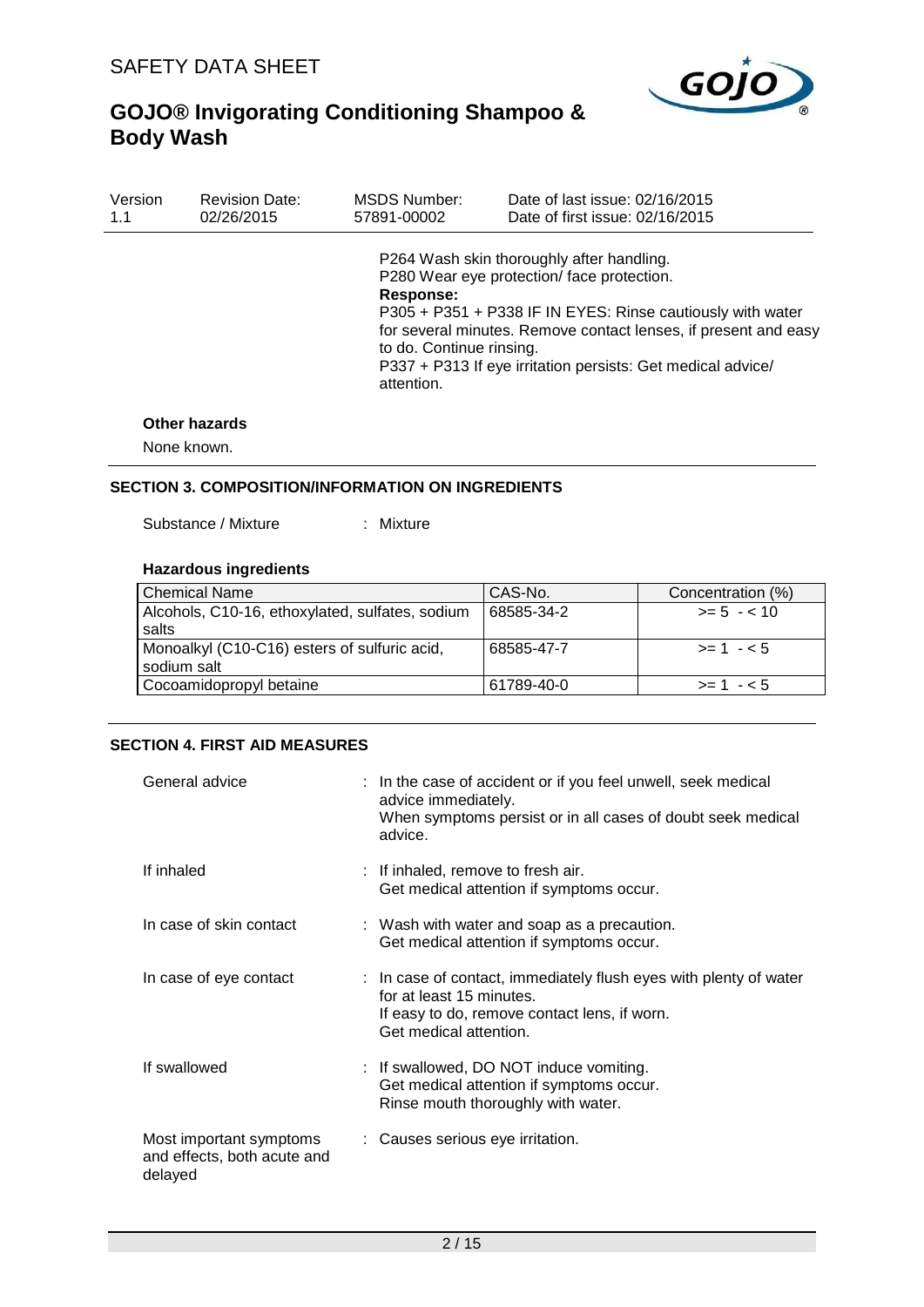

| Version<br>1.1             | <b>Revision Date:</b><br>02/26/2015               | <b>MSDS Number:</b><br>57891-00002                                                                                                                                  | Date of last issue: 02/16/2015<br>Date of first issue: 02/16/2015                                                                                                                                                            |  |  |  |
|----------------------------|---------------------------------------------------|---------------------------------------------------------------------------------------------------------------------------------------------------------------------|------------------------------------------------------------------------------------------------------------------------------------------------------------------------------------------------------------------------------|--|--|--|
| Protection of first-aiders |                                                   | : First Aid responders should pay attention to self-protection,<br>and use the recommended personal protective equipment<br>when the potential for exposure exists. |                                                                                                                                                                                                                              |  |  |  |
| Notes to physician         |                                                   |                                                                                                                                                                     | : Treat symptomatically and supportively.                                                                                                                                                                                    |  |  |  |
|                            | <b>SECTION 5. FIRE-FIGHTING MEASURES</b>          |                                                                                                                                                                     |                                                                                                                                                                                                                              |  |  |  |
|                            | Suitable extinguishing media                      | : Water spray<br>Alcohol-resistant foam<br>Dry chemical<br>Carbon dioxide (CO2)                                                                                     |                                                                                                                                                                                                                              |  |  |  |
|                            | Unsuitable extinguishing<br>media                 | None known.                                                                                                                                                         |                                                                                                                                                                                                                              |  |  |  |
|                            | Specific hazards during fire<br>fighting          |                                                                                                                                                                     | : Exposure to combustion products may be a hazard to health.                                                                                                                                                                 |  |  |  |
|                            | Hazardous combustion prod-<br>ucts                | : Sulfur oxides<br>Carbon oxides<br>Metal oxides<br>Nitrogen oxides (NOx)<br>Chlorine compounds                                                                     |                                                                                                                                                                                                                              |  |  |  |
|                            | Specific extinguishing<br>methods                 | SO.<br>Evacuate area.                                                                                                                                               | Use extinguishing measures that are appropriate to local<br>circumstances and the surrounding environment.<br>Use water spray to cool unopened containers.<br>Remove undamaged containers from fire area if it is safe to do |  |  |  |
|                            | Special protective equipment<br>for fire-fighters |                                                                                                                                                                     | In the event of fire, wear self-contained breathing apparatus.<br>Use personal protective equipment.                                                                                                                         |  |  |  |

### **SECTION 6. ACCIDENTAL RELEASE MEASURES**

| Personal precautions,<br>protective equipment and<br>emergency procedures | : Use personal protective equipment.<br>Follow safe handling advice and personal protective<br>equipment recommendations.                                                                                                                                                                                                            |
|---------------------------------------------------------------------------|--------------------------------------------------------------------------------------------------------------------------------------------------------------------------------------------------------------------------------------------------------------------------------------------------------------------------------------|
| Environmental precautions                                                 | : Discharge into the environment must be avoided.<br>Prevent further leakage or spillage if safe to do so.<br>Prevent spreading over a wide area (e.g. by containment or oil<br>barriers).<br>Retain and dispose of contaminated wash water.<br>Local authorities should be advised if significant spillages<br>cannot be contained. |
| Methods and materials for<br>containment and cleaning up                  | : Soak up with inert absorbent material.<br>For large spills, provide diking or other appropriate                                                                                                                                                                                                                                    |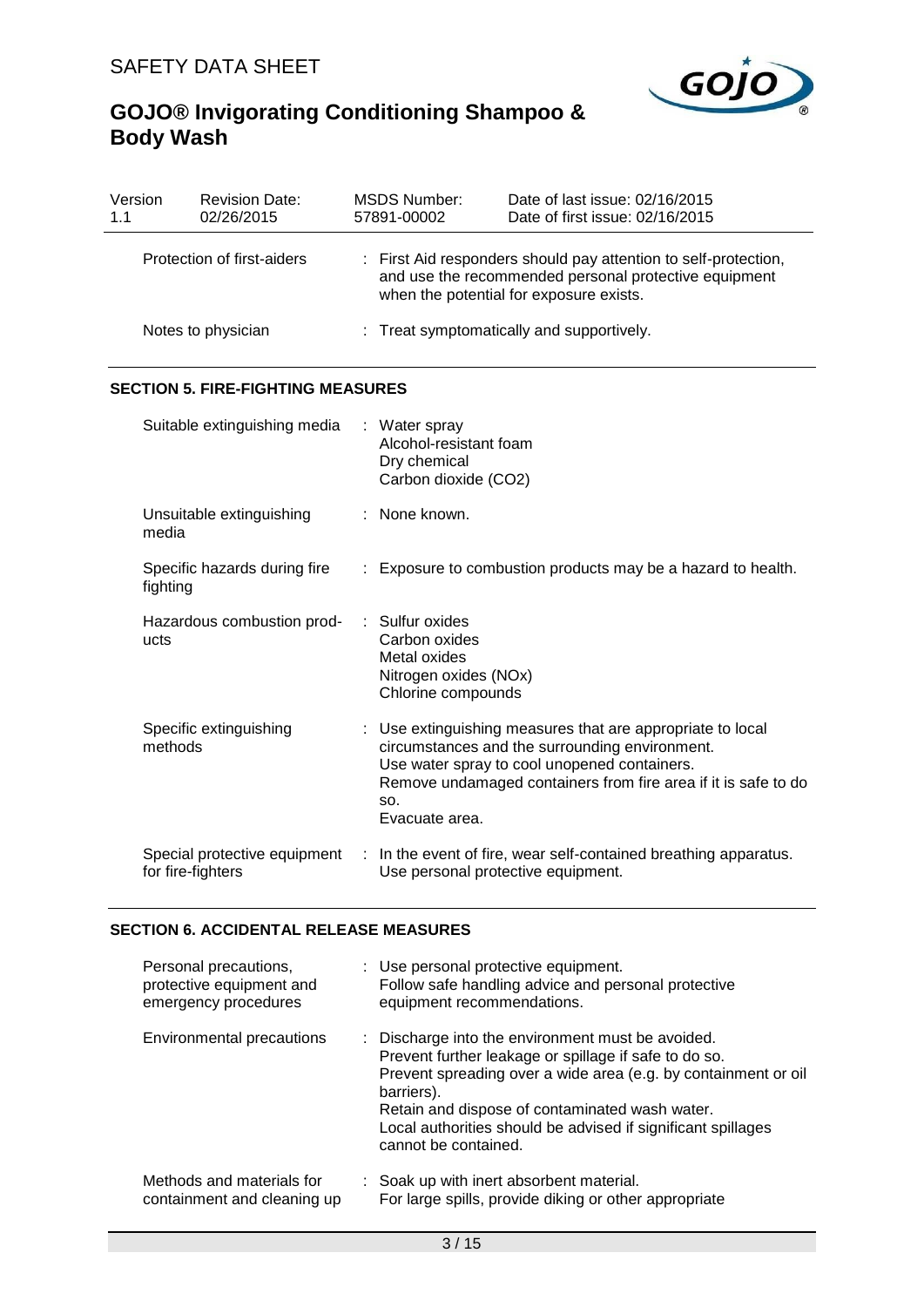

| Version | <b>Revision Date:</b> | <b>MSDS Number:</b>      | Date of last issue: 02/16/2015                                                                                                                                                                                                                                                                                                                                                                                                                                                                                                     |
|---------|-----------------------|--------------------------|------------------------------------------------------------------------------------------------------------------------------------------------------------------------------------------------------------------------------------------------------------------------------------------------------------------------------------------------------------------------------------------------------------------------------------------------------------------------------------------------------------------------------------|
| 1.1     | 02/26/2015            | 57891-00002              | Date of first issue: 02/16/2015                                                                                                                                                                                                                                                                                                                                                                                                                                                                                                    |
|         |                       | container.<br>absorbent. | containment to keep material from spreading. If diked material<br>can be pumped, store recovered material in appropriate<br>Clean up remaining materials from spill with suitable<br>Local or national regulations may apply to releases and<br>disposal of this material, as well as those materials and items<br>employed in the cleanup of releases. You will need to<br>determine which regulations are applicable.<br>Sections 13 and 15 of this SDS provide information regarding<br>certain local or national requirements. |

### **SECTION 7. HANDLING AND STORAGE**

| Technical measures          | : See Engineering measures under EXPOSURE<br>CONTROLS/PERSONAL PROTECTION section.                                                                                                                                                                                                              |
|-----------------------------|-------------------------------------------------------------------------------------------------------------------------------------------------------------------------------------------------------------------------------------------------------------------------------------------------|
| Local/Total ventilation     | : Use only with adequate ventilation.                                                                                                                                                                                                                                                           |
| Advice on safe handling     | : Avoid inhalation of vapor or mist.<br>Do not swallow.<br>Do not get in eyes.<br>Avoid prolonged or repeated contact with skin.<br>Handle in accordance with good industrial hygiene and safety<br>practice.<br>Take care to prevent spills, waste and minimize release to the<br>environment. |
| Conditions for safe storage | : Keep in properly labeled containers.<br>Store in accordance with the particular national regulations.                                                                                                                                                                                         |
| Materials to avoid          | : Do not store with the following product types:<br>Strong oxidizing agents                                                                                                                                                                                                                     |

### **SECTION 8. EXPOSURE CONTROLS/PERSONAL PROTECTION**

#### **Ingredients with workplace control parameters**

Contains no substances with occupational exposure limit values.

#### **Hazardous components without workplace control parameters**

| Ingredients                    | CAS-No.    |
|--------------------------------|------------|
| Alcohols, C10-16, ethoxylated, | 68585-34-2 |
| sulfates, sodium salts         |            |
| Monoalkyl (C10-C16) esters of  | 68585-47-7 |
| sulfuric acid, sodium salt     |            |
| Cocoamidopropyl betaine        | 61789-40-0 |

**Engineering measures** : Ensure adequate ventilation, especially in confined areas. Minimize workplace exposure concentrations. Dust formation may be relevant in the processing of this product. In addition to substance-specific OELs, general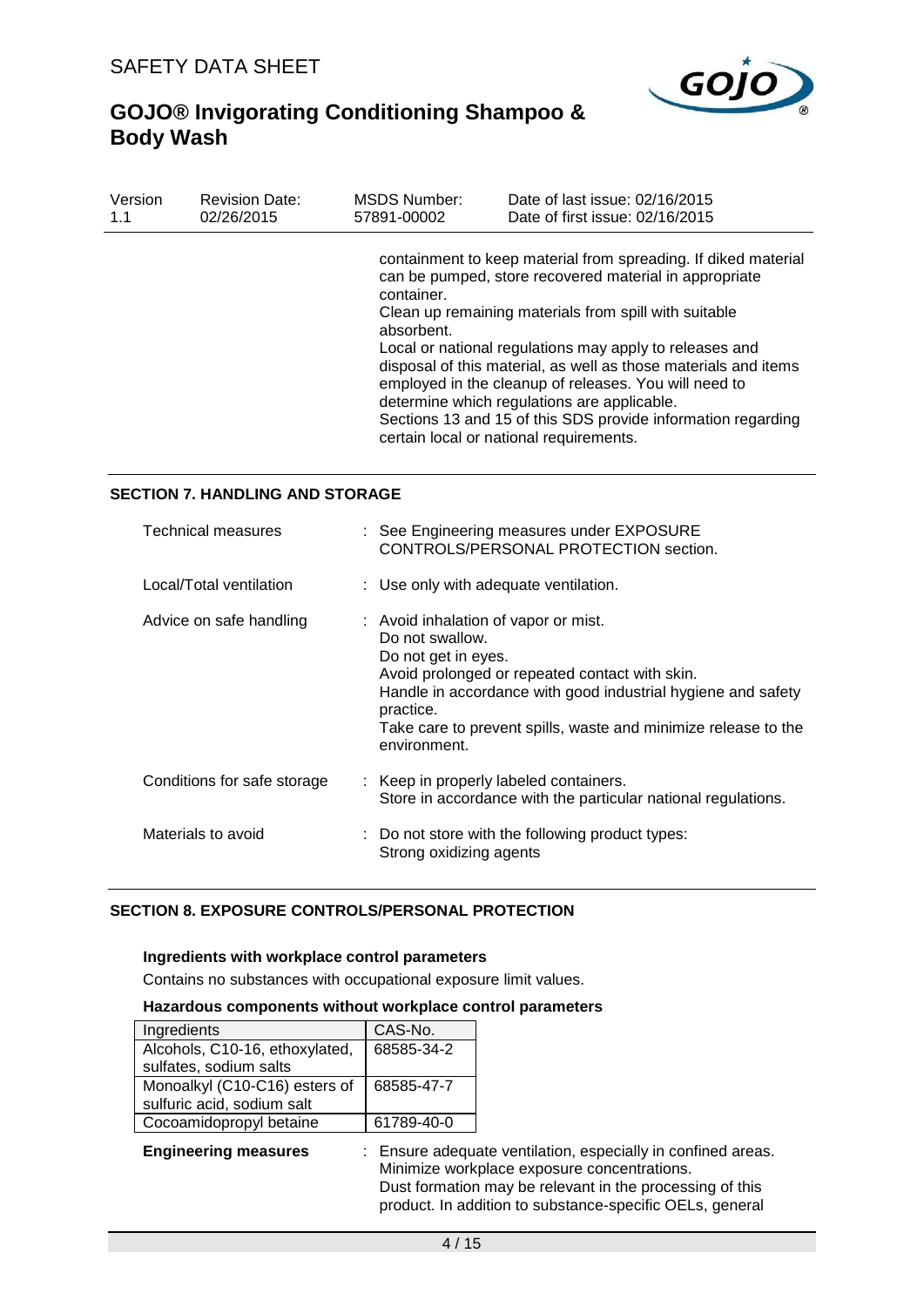

| Version<br>1.1 | <b>Revision Date:</b><br>02/26/2015 | <b>MSDS Number:</b><br>57891-00002 | Date of last issue: 02/16/2015<br>Date of first issue: 02/16/2015                                                                                                                                                                                                                                                                                                                                                                                                                                                                                                                                                                                                              |
|----------------|-------------------------------------|------------------------------------|--------------------------------------------------------------------------------------------------------------------------------------------------------------------------------------------------------------------------------------------------------------------------------------------------------------------------------------------------------------------------------------------------------------------------------------------------------------------------------------------------------------------------------------------------------------------------------------------------------------------------------------------------------------------------------|
|                |                                     | inhalable particles.               | limitations of concentrations of particulates in the air at<br>workplaces have to be considered in workplace risk<br>assessment. Relevant limits include: OSHA PEL for<br>Particulates Not Otherwise Regulated of 15 mg/m3 - total<br>dust, 5 mg/m3 - respirable fraction; and ACGIH TWA for<br>Particles (insoluble or poorly soluble) Not Otherwise<br>Specified of 3 mg/m3 - respirable particles, 10 mg/m3 -                                                                                                                                                                                                                                                               |
|                | Personal protective equipment       |                                    |                                                                                                                                                                                                                                                                                                                                                                                                                                                                                                                                                                                                                                                                                |
|                | Respiratory protection              | adequate protection.               | General and local exhaust ventilation is recommended to<br>maintain vapor exposures below recommended limits. Where<br>concentrations are above recommended limits or are<br>unknown, appropriate respiratory protection should be worn.<br>Follow OSHA respirator regulations (29 CFR 1910.134) and<br>use NIOSH/MSHA approved respirators. Protection provided<br>by air purifying respirators against exposure to any<br>hazardous chemical is limited. Use a positive pressure air<br>supplied respirator if there is any potential for uncontrolled<br>release, exposure levels are unknown, or any other<br>circumstance where air purifying respirators may not provide |
|                | Hand protection<br>Material         | Impervious gloves                  |                                                                                                                                                                                                                                                                                                                                                                                                                                                                                                                                                                                                                                                                                |
|                | Remarks                             |                                    | : Choose gloves to protect hands against chemicals depending<br>on the concentration specific to place of work. Breakthrough<br>time is not determined for the product. Change gloves often!<br>For special applications, we recommend clarifying the<br>resistance to chemicals of the aforementioned protective<br>gloves with the glove manufacturer. Wash hands before<br>breaks and at the end of workday.                                                                                                                                                                                                                                                                |
|                | Eye protection                      | Safety goggles                     | : Wear the following personal protective equipment:                                                                                                                                                                                                                                                                                                                                                                                                                                                                                                                                                                                                                            |
|                | Skin and body protection            | potential.                         | Select appropriate protective clothing based on chemical<br>resistance data and an assessment of the local exposure<br>Skin contact must be avoided by using impervious protective<br>clothing (gloves, aprons, boots, etc).                                                                                                                                                                                                                                                                                                                                                                                                                                                   |
|                | Hygiene measures                    |                                    | : Ensure that eye flushing systems and safety showers are<br>located close to the working place.<br>When using do not eat, drink or smoke.<br>Wash contaminated clothing before re-use.                                                                                                                                                                                                                                                                                                                                                                                                                                                                                        |

### **SECTION 9. PHYSICAL AND CHEMICAL PROPERTIES**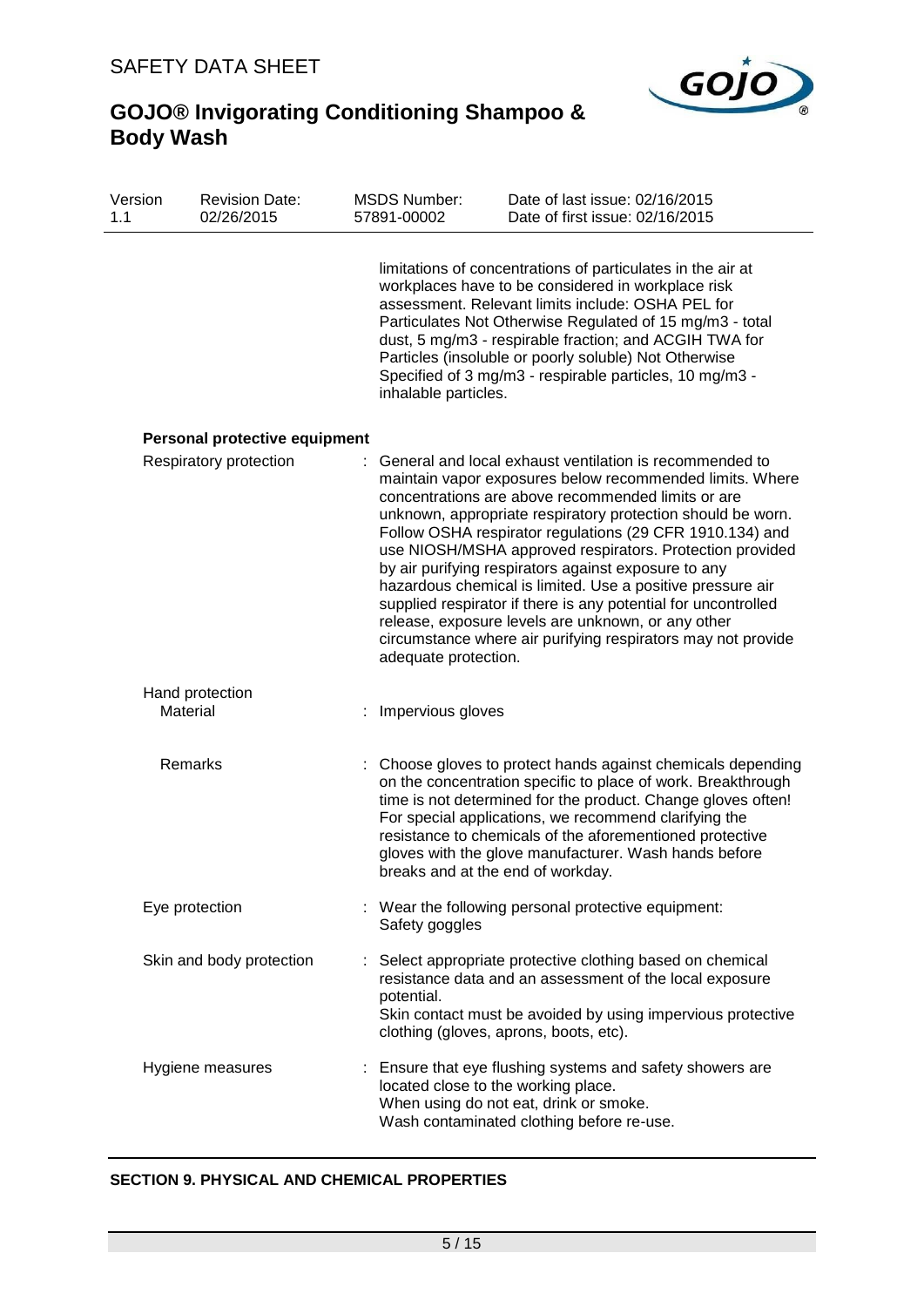

| 1.1 | Version         | <b>Revision Date:</b><br>02/26/2015 | <b>MSDS Number:</b><br>57891-00002 | Date of last issue: 02/16/2015<br>Date of first issue: 02/16/2015 |
|-----|-----------------|-------------------------------------|------------------------------------|-------------------------------------------------------------------|
|     | Appearance      |                                     | : liquid                           |                                                                   |
|     | Color           |                                     | : White to light yellow            |                                                                   |
|     | Odor            |                                     | : fruity                           |                                                                   |
|     |                 | <b>Odor Threshold</b>               | No data available                  |                                                                   |
|     | pH              |                                     | $: 4.5 - 6.5$                      |                                                                   |
|     |                 | Melting point/freezing point        | : No data available                |                                                                   |
|     |                 | Solidification / Setting point      | No data available                  |                                                                   |
|     | range           | Initial boiling point and boiling   | : No data available                |                                                                   |
|     | Flash point     |                                     | >100 °C                            |                                                                   |
|     |                 | Evaporation rate                    | No data available                  |                                                                   |
|     |                 | Flammability (solid, gas)           | : Not applicable                   |                                                                   |
|     |                 | Upper explosion limit               | No data available                  |                                                                   |
|     |                 | Lower explosion limit               | : No data available                |                                                                   |
|     |                 | Vapor pressure                      | : No data available                |                                                                   |
|     |                 | Relative vapor density              | No data available                  |                                                                   |
|     | Density         |                                     | $1$ g/cm $3$                       |                                                                   |
|     | Solubility(ies) | Water solubility                    | : soluble                          |                                                                   |
|     | octanol/water   | Partition coefficient: n-           | : Not applicable                   |                                                                   |
|     |                 | Autoignition temperature            | : No data available                |                                                                   |
|     |                 | Decomposition temperature           |                                    | The substance or mixture is not classified self-reactive.         |
|     | Viscosity       | Viscosity, kinematic                | : 7,000 - 27,000 mm2/s (20 °C)     |                                                                   |
|     |                 | <b>Explosive properties</b>         | Not explosive                      |                                                                   |
|     |                 | Oxidizing properties                |                                    | The substance or mixture is not classified as oxidizing.          |

### **SECTION 10. STABILITY AND REACTIVITY**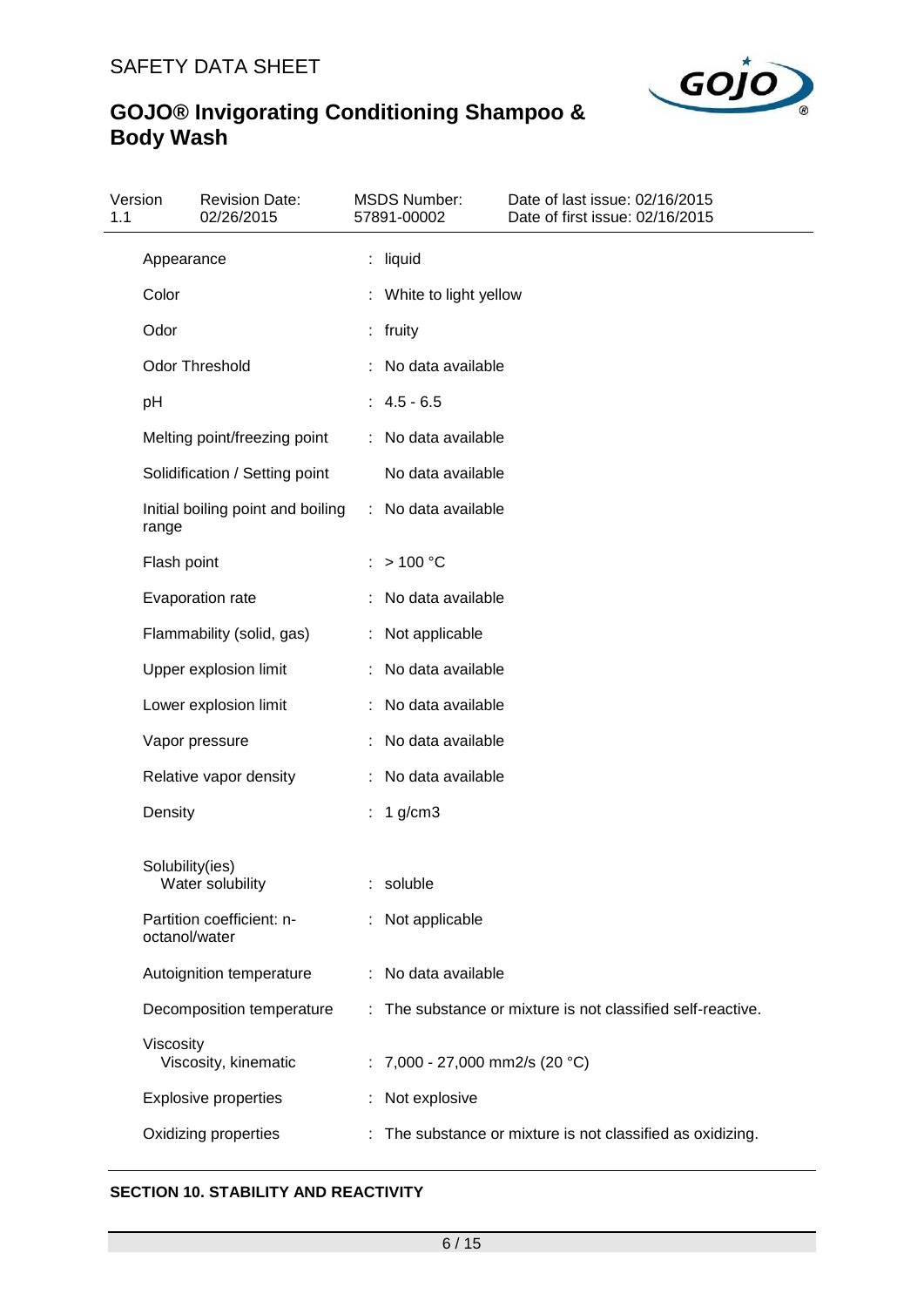

| Version<br>1.1 |                                         | <b>Revision Date:</b><br>02/26/2015 | MSDS Number:<br>57891-00002       | Date of last issue: 02/16/2015<br>Date of first issue: 02/16/2015 |
|----------------|-----------------------------------------|-------------------------------------|-----------------------------------|-------------------------------------------------------------------|
|                | Reactivity                              |                                     |                                   | : Not classified as a reactivity hazard.                          |
|                | Chemical stability                      |                                     | : Stable under normal conditions. |                                                                   |
|                | Possibility of hazardous reac-<br>tions |                                     |                                   | $\therefore$ Can react with strong oxidizing agents.              |
|                |                                         | Conditions to avoid                 | : None known.                     |                                                                   |
|                |                                         | Incompatible materials              | : Oxidizing agents                |                                                                   |
|                | products                                | Hazardous decomposition             |                                   | : No hazardous decomposition products are known.                  |

### **SECTION 11. TOXICOLOGICAL INFORMATION**

| Information on likely routes of exposure<br>Inhalation<br>Skin contact<br>Ingestion<br>Eye contact |                                                                                                               |  |  |  |  |
|----------------------------------------------------------------------------------------------------|---------------------------------------------------------------------------------------------------------------|--|--|--|--|
| <b>Acute toxicity</b>                                                                              |                                                                                                               |  |  |  |  |
| Not classified based on available information.                                                     |                                                                                                               |  |  |  |  |
| <b>Product:</b>                                                                                    |                                                                                                               |  |  |  |  |
| Acute oral toxicity                                                                                | : Acute toxicity estimate: $> 5,000$ mg/kg<br>Method: Calculation method                                      |  |  |  |  |
| Ingredients:                                                                                       |                                                                                                               |  |  |  |  |
| Alcohols, C10-16, ethoxylated, sulfates, sodium salts:                                             |                                                                                                               |  |  |  |  |
| Acute oral toxicity                                                                                | : LD50 (Rat): $> 2,000$ mg/kg<br>Assessment: The substance or mixture has no acute oral<br>toxicity           |  |  |  |  |
| Monoalkyl (C10-C16) esters of sulfuric acid, sodium salt:                                          |                                                                                                               |  |  |  |  |
| Acute oral toxicity                                                                                | : LD50 (Rat): 1,200 mg/kg<br>Method: OECD Test Guideline 401<br>Remarks: Based on data from similar materials |  |  |  |  |
|                                                                                                    |                                                                                                               |  |  |  |  |
| Acute dermal toxicity                                                                              | : LD50 (Rat): $> 2,000$ mg/kg                                                                                 |  |  |  |  |
|                                                                                                    | Method: OECD Test Guideline 402                                                                               |  |  |  |  |
|                                                                                                    | Assessment: The substance or mixture has no acute dermal                                                      |  |  |  |  |
|                                                                                                    | toxicity<br>Remarks: Based on data from similar materials                                                     |  |  |  |  |
| Cocoamidopropyl betaine:                                                                           |                                                                                                               |  |  |  |  |
| Acute oral toxicity                                                                                | : LD50: $> 5,000$ mg/kg<br>Method: OECD Test Guideline 401<br>Remarks: Based on data from similar materials   |  |  |  |  |
|                                                                                                    |                                                                                                               |  |  |  |  |
| Acute dermal toxicity                                                                              | : LD50 (Rat): $> 2,000$ mg/kg<br>Method: OECD Test Guideline 402                                              |  |  |  |  |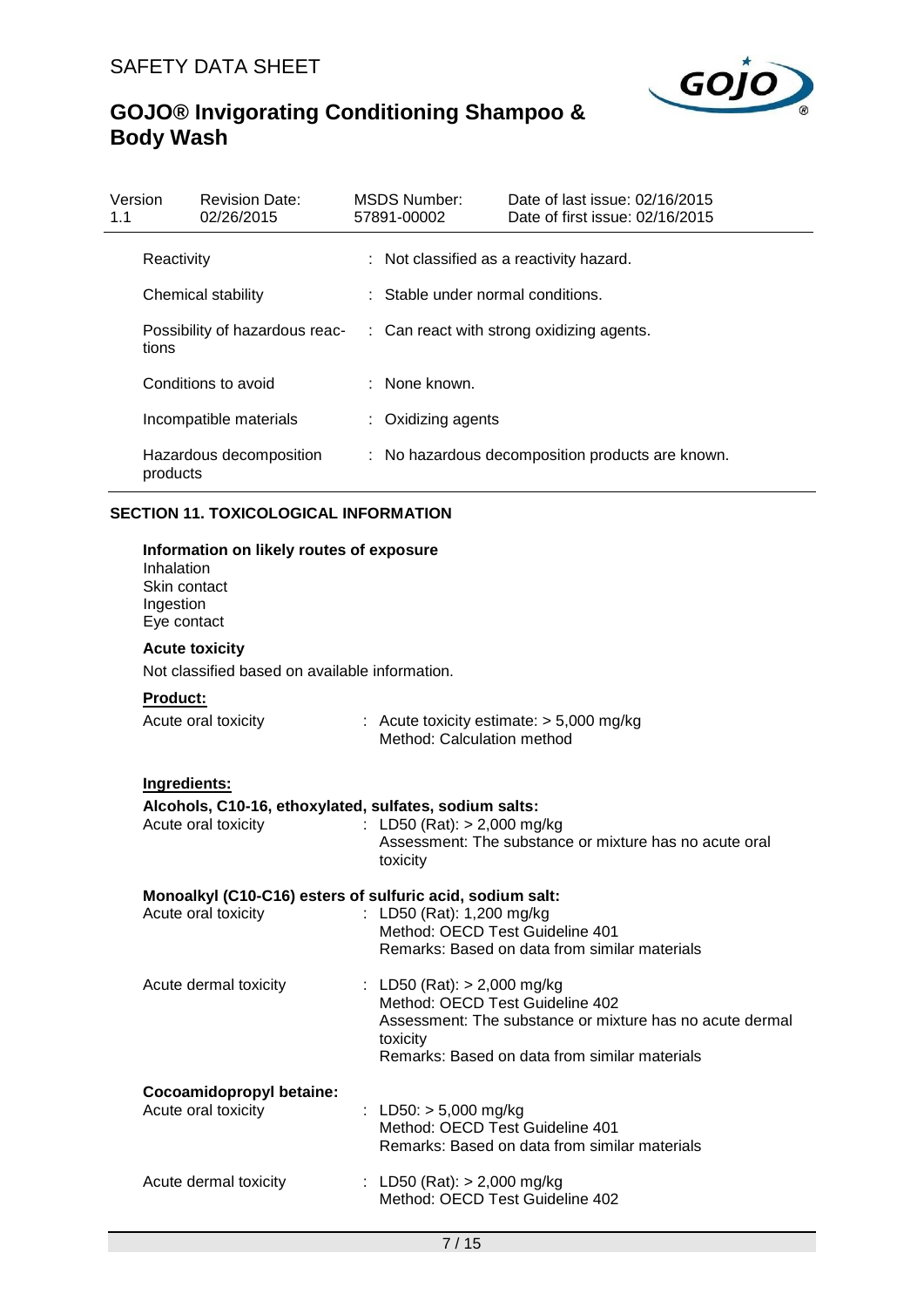

| Date of first issue: 02/16/2015<br>02/26/2015<br>1.1<br>57891-00002 | Version | <b>Revision Date:</b> | MSDS Number: | Date of last issue: $02/16/2015$ |  |
|---------------------------------------------------------------------|---------|-----------------------|--------------|----------------------------------|--|
|---------------------------------------------------------------------|---------|-----------------------|--------------|----------------------------------|--|

Assessment: The substance or mixture has no acute dermal toxicity Remarks: Based on data from similar materials

#### **Skin corrosion/irritation**

Not classified based on available information.

#### **Product:**

Result: No skin irritation

#### **Ingredients:**

**Alcohols, C10-16, ethoxylated, sulfates, sodium salts:** Result: Skin irritation

#### **Monoalkyl (C10-C16) esters of sulfuric acid, sodium salt:**

Species: Rabbit Method: OECD Test Guideline 404 Result: Skin irritation Remarks: Based on data from similar materials

#### **Serious eye damage/eye irritation**

Causes serious eye irritation.

#### **Product:**

Result: Irritation to eyes, reversing within 21 days

#### **Ingredients:**

**Alcohols, C10-16, ethoxylated, sulfates, sodium salts:** Result: Irreversible effects on the eye

### **Monoalkyl (C10-C16) esters of sulfuric acid, sodium salt:**

Species: Rabbit Result: Irreversible effects on the eye Method: OECD Test Guideline 405 Remarks: Based on data from similar materials

#### **Cocoamidopropyl betaine:**

Species: Rabbit Result: Irreversible effects on the eye Method: OECD Test Guideline 405 Remarks: Based on data from similar materials

#### **Respiratory or skin sensitization**

Skin sensitization: Not classified based on available information. Respiratory sensitization: Not classified based on available information.

### **Product:**

Assessment: Does not cause skin sensitization.

### **Ingredients:**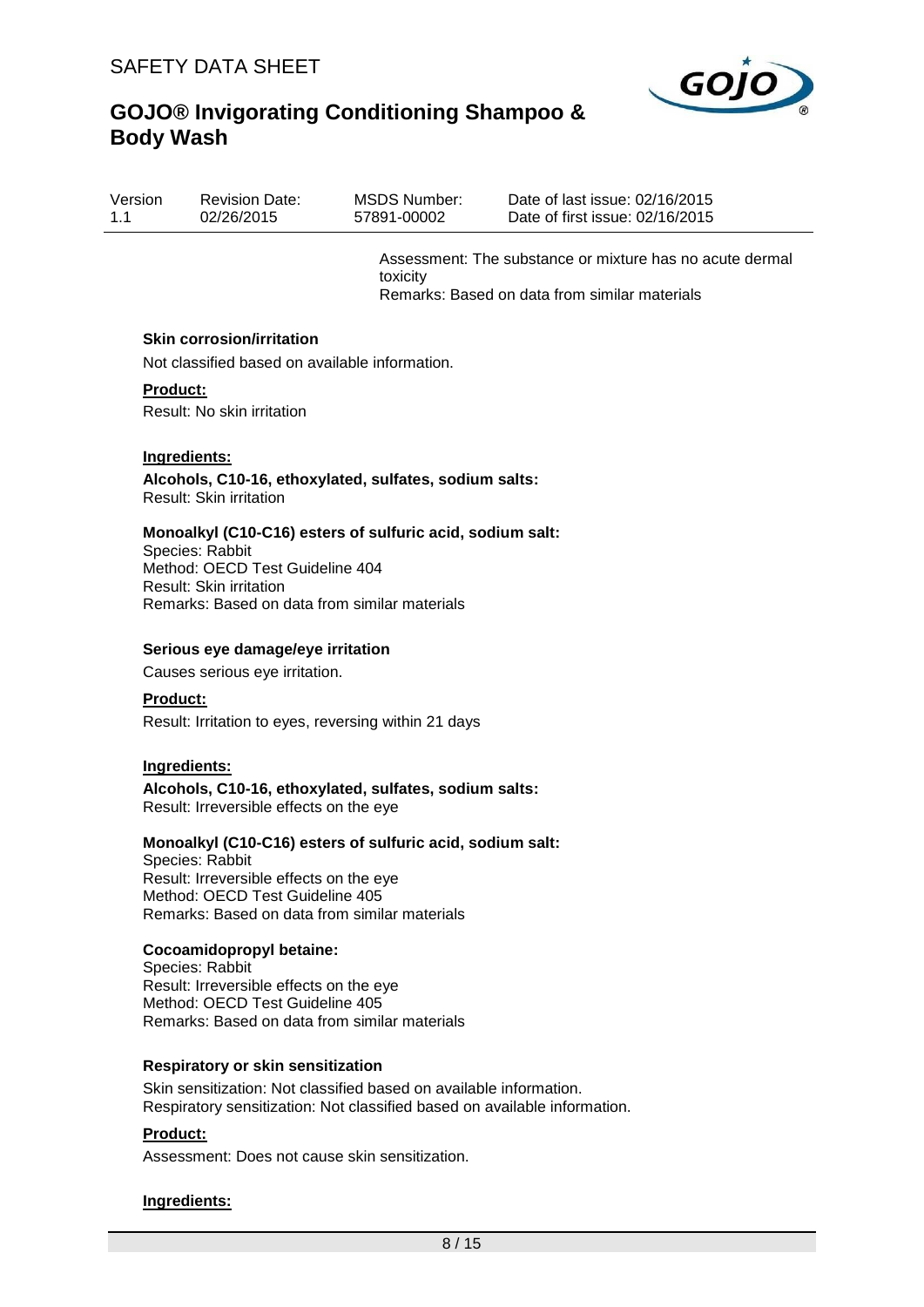

| Version<br>1.1 | <b>Revision Date:</b><br>02/26/2015                                                                                                                                                                                              | <b>MSDS Number:</b><br>57891-00002                                                       | Date of last issue: 02/16/2015<br>Date of first issue: 02/16/2015                                                                        |
|----------------|----------------------------------------------------------------------------------------------------------------------------------------------------------------------------------------------------------------------------------|------------------------------------------------------------------------------------------|------------------------------------------------------------------------------------------------------------------------------------------|
|                | Monoalkyl (C10-C16) esters of sulfuric acid, sodium salt:<br>Test Type: Local lymph node assay (LLNA)<br>Routes of exposure: Skin contact<br>Species: Mouse<br>Result: negative<br>Remarks: Based on data from similar materials |                                                                                          |                                                                                                                                          |
|                | Cocoamidopropyl betaine:<br>Test Type: Maximization Test (GPMT)<br>Routes of exposure: Skin contact<br>Species: Guinea pig<br>Result: negative<br>Remarks: Based on data from similar materials                                  |                                                                                          |                                                                                                                                          |
|                | Germ cell mutagenicity                                                                                                                                                                                                           |                                                                                          |                                                                                                                                          |
|                | Not classified based on available information.                                                                                                                                                                                   |                                                                                          |                                                                                                                                          |
| Ingredients:   |                                                                                                                                                                                                                                  |                                                                                          |                                                                                                                                          |
|                | Monoalkyl (C10-C16) esters of sulfuric acid, sodium salt:<br>Genotoxicity in vitro                                                                                                                                               | Result: negative                                                                         | : Test Type: Chromosome aberration test in vitro<br>Remarks: Based on data from similar materials                                        |
|                | Genotoxicity in vivo                                                                                                                                                                                                             | Species: Mouse<br>Application Route: Ingestion<br>Result: negative                       | : Test Type: Rodent dominant lethal test (germ cell) (in vivo)<br>Remarks: Based on data from similar materials                          |
|                | Cocoamidopropyl betaine:                                                                                                                                                                                                         |                                                                                          |                                                                                                                                          |
|                | Genotoxicity in vitro                                                                                                                                                                                                            | Result: negative                                                                         | : Test Type: Bacterial reverse mutation assay (AMES)<br>Method: OECD Test Guideline 471<br>Remarks: Based on data from similar materials |
|                | Genotoxicity in vivo                                                                                                                                                                                                             | cytogenetic assay)<br>Species: Mouse<br>Application Route: Ingestion<br>Result: negative | : Test Type: Mammalian erythrocyte micronucleus test (in vivo<br>Remarks: Based on data from similar materials                           |

### **Carcinogenicity**

Not classified based on available information.

### **Ingredients:**

**Monoalkyl (C10-C16) esters of sulfuric acid, sodium salt:** Species: Rat Application Route: Ingestion Exposure time: 2 Years Result: negative Remarks: Based on data from similar materials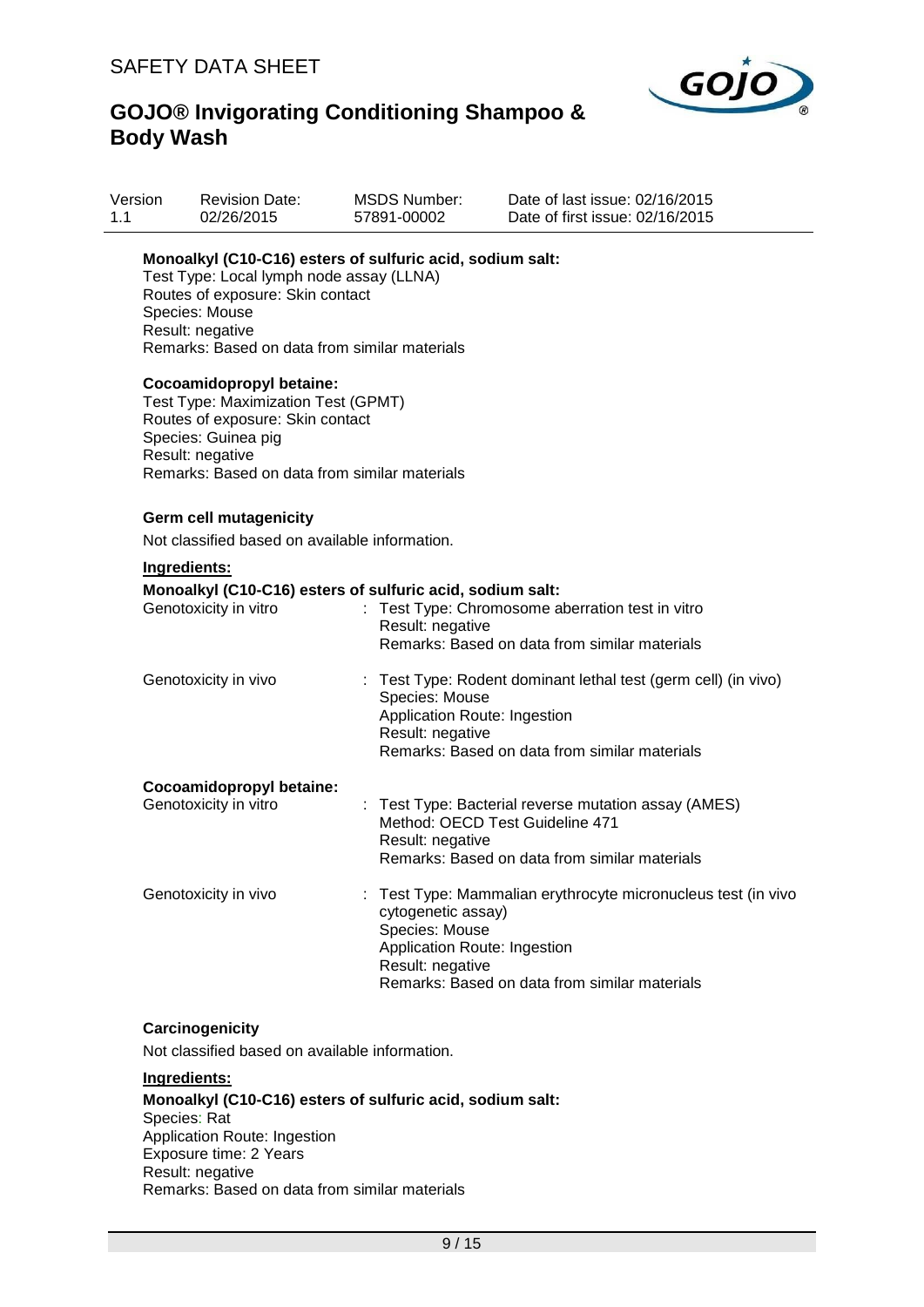

| Version<br>1.1 | <b>Revision Date:</b><br>02/26/2015                                                       | <b>MSDS Number:</b><br>57891-00002                                                                                                                   | Date of last issue: 02/16/2015<br>Date of first issue: 02/16/2015                                                                   |  |  |
|----------------|-------------------------------------------------------------------------------------------|------------------------------------------------------------------------------------------------------------------------------------------------------|-------------------------------------------------------------------------------------------------------------------------------------|--|--|
| <b>IARC</b>    |                                                                                           | human carcinogen by IARC.                                                                                                                            | No ingredient of this product present at levels greater than or<br>equal to 0.1% is identified as probable, possible or confirmed   |  |  |
| <b>OSHA</b>    |                                                                                           | No ingredient of this product present at levels greater than or<br>equal to 0.1% is identified as a carcinogen or potential carcino-<br>gen by OSHA. |                                                                                                                                     |  |  |
| <b>NTP</b>     |                                                                                           | by NTP.                                                                                                                                              | No ingredient of this product present at levels greater than or<br>equal to 0.1% is identified as a known or anticipated carcinogen |  |  |
|                | <b>Reproductive toxicity</b><br>Not classified based on available information.            |                                                                                                                                                      |                                                                                                                                     |  |  |
|                | Ingredients:                                                                              |                                                                                                                                                      |                                                                                                                                     |  |  |
|                | Monoalkyl (C10-C16) esters of sulfuric acid, sodium salt:<br>Effects on fetal development | ÷<br>Species: Rat<br>Application Route: Ingestion<br>Result: negative                                                                                | Test Type: Embryo-fetal development<br>Remarks: Based on data from similar materials                                                |  |  |
|                | Cocoamidopropyl betaine:<br>Effects on fetal development                                  | : Test Type: Embryo-fetal development<br>Species: Rat<br>Application Route: Ingestion<br>Method: OECD Test Guideline 414<br>Result: negative         | Remarks: Based on data from similar materials                                                                                       |  |  |
|                | <b>STOT-single exposure</b>                                                               |                                                                                                                                                      |                                                                                                                                     |  |  |

Not classified based on available information.

### **Ingredients:**

**Monoalkyl (C10-C16) esters of sulfuric acid, sodium salt:** Assessment: May cause respiratory irritation.

### **STOT-repeated exposure**

Not classified based on available information.

### **Repeated dose toxicity**

### **Ingredients:**

**Monoalkyl (C10-C16) esters of sulfuric acid, sodium salt:** Species: Rat NOAEL: 100 mg/kg Application Route: Ingestion Exposure time: 2 y Remarks: Based on data from similar materials

### **Cocoamidopropyl betaine:**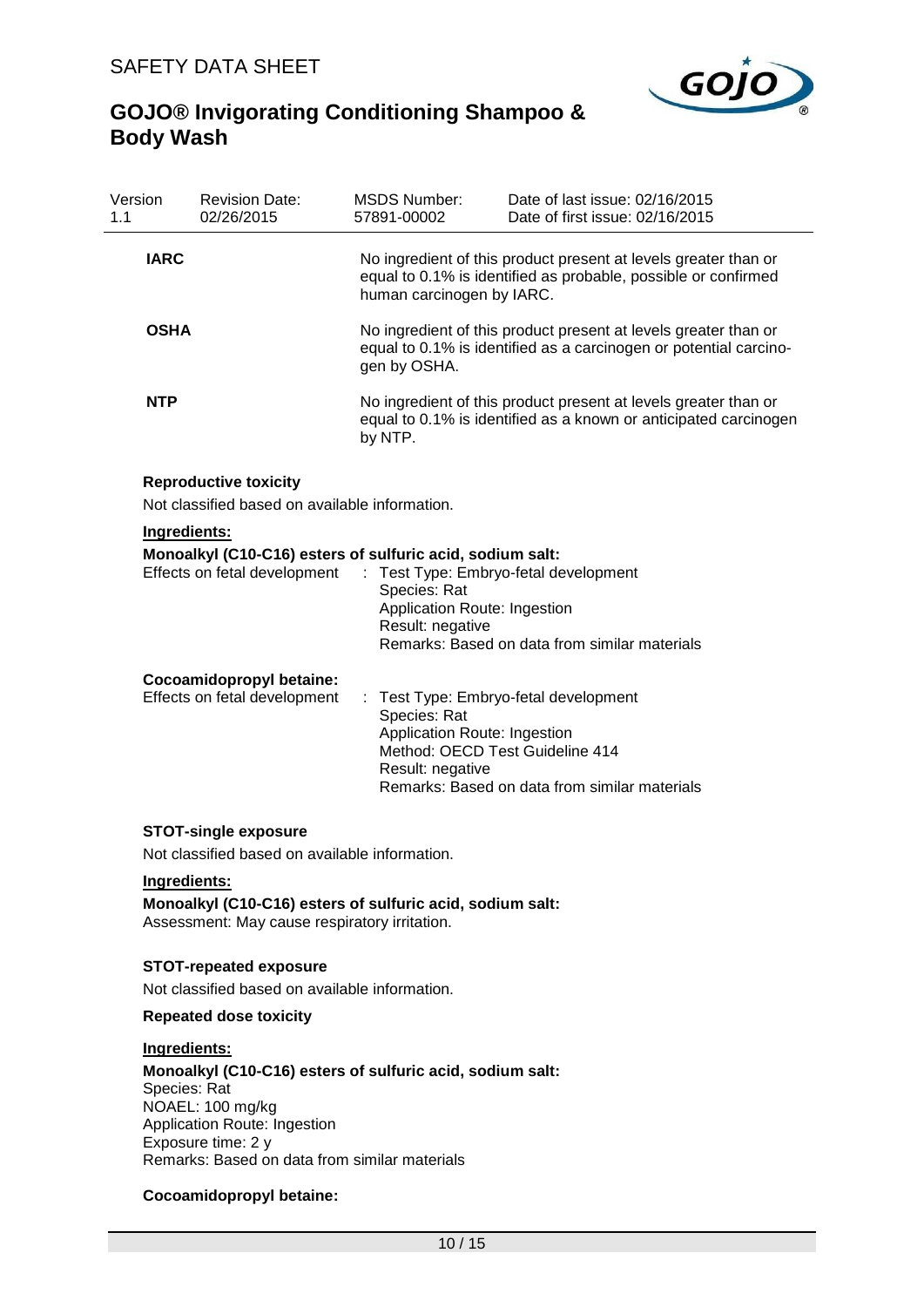

| Version<br>02/26/2015<br>$-1.1$ | <b>Revision Date:</b> | MSDS Number:<br>Date of<br>57891-00002<br>Date of |
|---------------------------------|-----------------------|---------------------------------------------------|
|                                 |                       |                                                   |

last issue: 02/16/2015  $first$  issue:  $02/16/2015$ 

Species: Rat NOAEL: 250 mg/kg Application Route: Ingestion Exposure time: 90 d Method: OECD Test Guideline 408 Remarks: Based on data from similar materials

### **Aspiration toxicity**

Not classified based on available information.

### **SECTION 12. ECOLOGICAL INFORMATION**

### **Ecotoxicity**

| Ingredients:                                                                 |                                                                                                                                                                                 |  |  |  |  |  |
|------------------------------------------------------------------------------|---------------------------------------------------------------------------------------------------------------------------------------------------------------------------------|--|--|--|--|--|
| Monoalkyl (C10-C16) esters of sulfuric acid, sodium salt:                    |                                                                                                                                                                                 |  |  |  |  |  |
| Toxicity to fish                                                             | : LC50 (Oncorhynchus mykiss (rainbow trout)): 3.6 mg/l<br>Exposure time: 96 h<br>Method: OECD Test Guideline 203<br>Remarks: Based on data from similar materials               |  |  |  |  |  |
| Toxicity to daphnia and other<br>aquatic invertebrates                       | : EC50 (Daphnia magna (Water flea)): 4.7 mg/l<br>Exposure time: 48 h<br>Remarks: Based on data from similar materials                                                           |  |  |  |  |  |
| Toxicity to algae                                                            | : EC50 (Pseudokirchneriella subcapitata (green algae)): 8.64<br>mg/l<br>Exposure time: 72 h<br>Method: OECD Test Guideline 201<br>Remarks: Based on data from similar materials |  |  |  |  |  |
|                                                                              | EC10 (Pseudokirchneriella subcapitata (green algae)): 0.95<br>mg/l<br>Exposure time: 72 h<br>Method: OECD Test Guideline 201<br>Remarks: Based on data from similar materials   |  |  |  |  |  |
| Toxicity to fish (Chronic<br>toxicity)                                       | : NOEC (Pimephales promelas (fathead minnow)): > 1.357 mg/l<br>Exposure time: 42 d<br>Remarks: Based on data from similar materials                                             |  |  |  |  |  |
| Toxicity to daphnia and other<br>aquatic invertebrates<br>(Chronic toxicity) | : NOEC (Daphnia magna (Water flea)): 0.14 mg/l<br>Exposure time: 21 d<br>Remarks: Based on data from similar materials                                                          |  |  |  |  |  |
| Cocoamidopropyl betaine:<br>Toxicity to fish                                 | : LC50: $> 1 - 10$ mg/l<br>Exposure time: 96 h<br>Method: ISO 7346/2<br>Remarks: Based on data from similar materials                                                           |  |  |  |  |  |
| Toxicity to bacteria                                                         | : EC50: $> 100$ mg/l                                                                                                                                                            |  |  |  |  |  |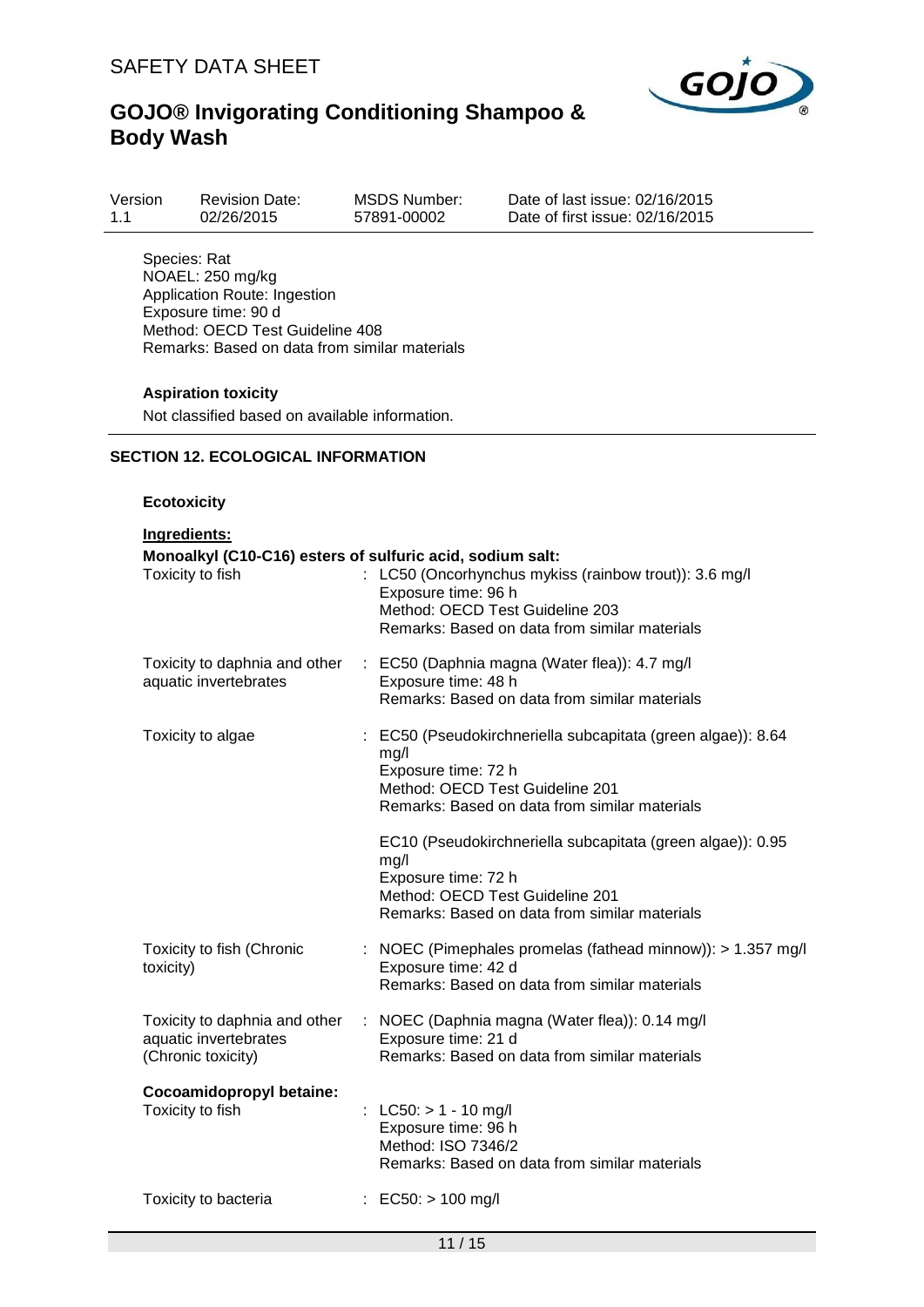

| Version<br>1.1 | <b>Revision Date:</b><br>02/26/2015                                                                                     | <b>MSDS Number:</b><br>57891-00002                                                                                                                                                                                                                                                                                              | Date of last issue: 02/16/2015<br>Date of first issue: 02/16/2015                |  |
|----------------|-------------------------------------------------------------------------------------------------------------------------|---------------------------------------------------------------------------------------------------------------------------------------------------------------------------------------------------------------------------------------------------------------------------------------------------------------------------------|----------------------------------------------------------------------------------|--|
|                |                                                                                                                         |                                                                                                                                                                                                                                                                                                                                 | Method: OECD Test Guideline 209<br>Remarks: Based on data from similar materials |  |
|                | <b>Persistence and degradability</b>                                                                                    |                                                                                                                                                                                                                                                                                                                                 |                                                                                  |  |
|                | Ingredients:                                                                                                            |                                                                                                                                                                                                                                                                                                                                 |                                                                                  |  |
|                | Biodegradability                                                                                                        | Alcohols, C10-16, ethoxylated, sulfates, sodium salts:<br>: Result: Readily biodegradable.<br>Monoalkyl (C10-C16) esters of sulfuric acid, sodium salt:<br>: Result: Readily biodegradable.<br>Biodegradation: 95 %<br>Exposure time: 28 d<br>Method: OECD Test Guideline 301B<br>Remarks: Based on data from similar materials |                                                                                  |  |
|                | Biodegradability                                                                                                        |                                                                                                                                                                                                                                                                                                                                 |                                                                                  |  |
|                | Cocoamidopropyl betaine:<br>Biodegradability                                                                            | : Result: Readily biodegradable.<br>Biodegradation: > 60 %<br>Exposure time: 28 d                                                                                                                                                                                                                                               | Method: OECD Test Guideline 301<br>Remarks: Based on data from similar materials |  |
|                | <b>Bioaccumulative potential</b>                                                                                        |                                                                                                                                                                                                                                                                                                                                 |                                                                                  |  |
|                | Ingredients:<br>Monoalkyl (C10-C16) esters of sulfuric acid, sodium salt:<br>Partition coefficient: n-<br>octanol/water | $:$ log Pow: 1.88                                                                                                                                                                                                                                                                                                               | Remarks: Based on data from similar materials                                    |  |
|                | <b>Mobility in soil</b><br>No data available                                                                            |                                                                                                                                                                                                                                                                                                                                 |                                                                                  |  |
|                | Other adverse effects<br>No data available                                                                              |                                                                                                                                                                                                                                                                                                                                 |                                                                                  |  |
|                | <b>SECTION 13. DISPOSAL CONSIDERATIONS</b>                                                                              |                                                                                                                                                                                                                                                                                                                                 |                                                                                  |  |

### **Disposal methods** Waste from residues : Dispose of in accordance with local regulations. Contaminated packaging : Dispose of as unused product. Empty containers should be taken to an approved waste handling site for recycling or disposal.

### **SECTION 14. TRANSPORT INFORMATION**

### **International Regulation**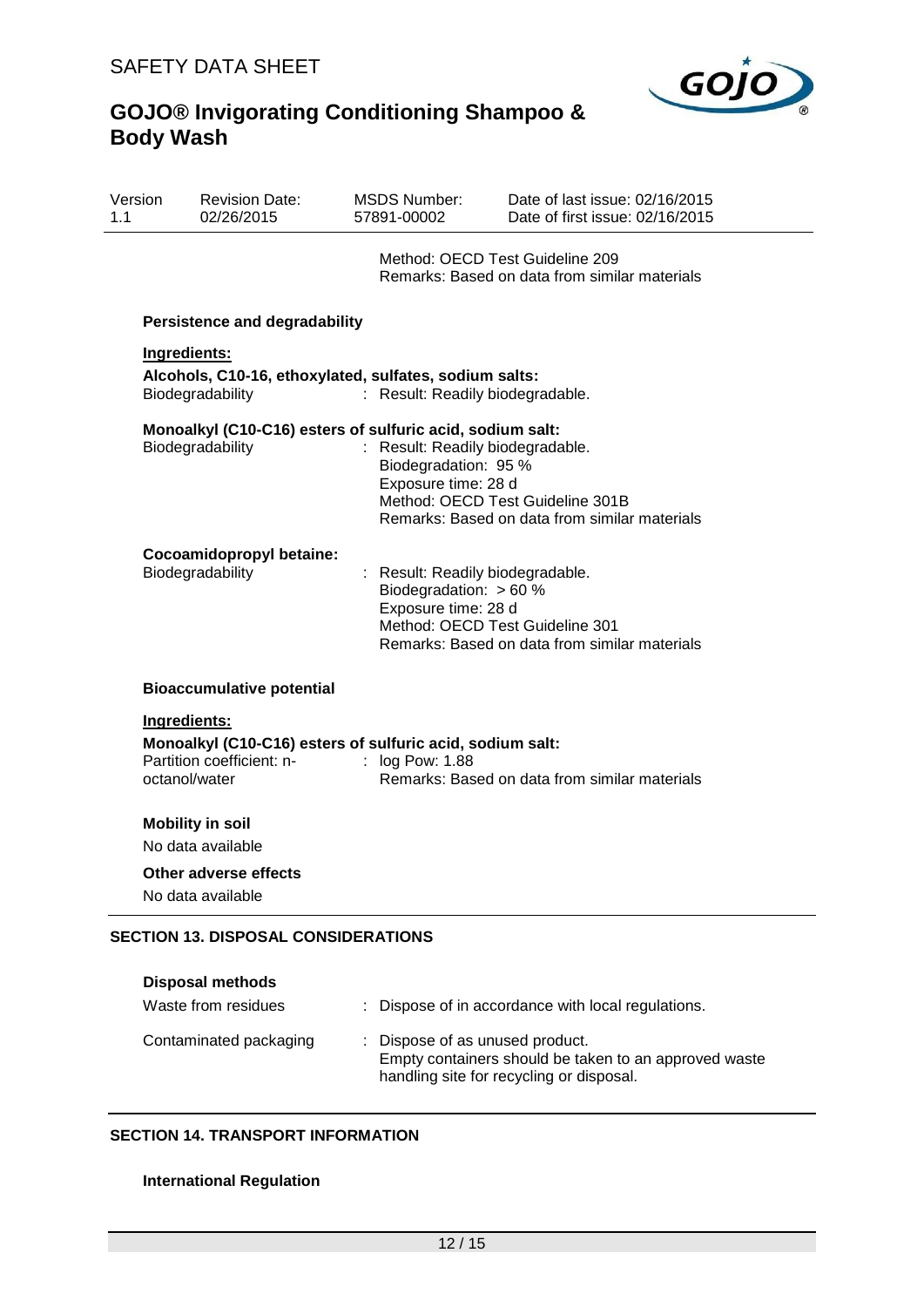

| Version | <b>Revision Date:</b> | <b>MSDS Number:</b> | Date |
|---------|-----------------------|---------------------|------|
| 1.1     | 02/26/2015            | 57891-00002         | Date |

e of last issue: 02/16/2015  $e$  of first issue: 02/16/2015

### **UNRTDG**

Not regulated as a dangerous good

#### **IATA-DGR**

Not regulated as a dangerous good

#### **IMDG-Code**

Not regulated as a dangerous good

### **Transport in bulk according to Annex II of MARPOL 73/78 and the IBC Code**

Not applicable for product as supplied.

### **Domestic regulation**

### **49 CFR** Not regulated as a dangerous good

### **SECTION 15. REGULATORY INFORMATION**

### **EPCRA - Emergency Planning and Community Right-to-Know**

#### **CERCLA Reportable Quantity**

| Ingredients                    | CAS-No.    |       | Component RQ   Calculated product RQ |
|--------------------------------|------------|-------|--------------------------------------|
|                                |            | (lbs) | (lbs)                                |
| Triethanolamine dodecylbenzene | 27323-41-7 | 1000  |                                      |
| l sulfonate                    |            |       |                                      |
| Acetic acid                    | 64-19-7    | 5000  |                                      |

\*: Calculated RQ exceeds reasonably attainable upper limit.

#### **SARA 304 Extremely Hazardous Substances Reportable Quantity**

This material does not contain any components with a section 304 EHS RQ.

| SARA 311/312 Hazards | : Acute Health Hazard                                                                                                                                                                     |
|----------------------|-------------------------------------------------------------------------------------------------------------------------------------------------------------------------------------------|
| <b>SARA 302</b>      | : No chemicals in this material are subject to the reporting<br>requirements of SARA Title III, Section 302.                                                                              |
| <b>SARA 313</b>      | : This material does not contain any chemical components with<br>known CAS numbers that exceed the threshold (De Minimis)<br>reporting levels established by SARA Title III, Section 313. |

| 7732-18-5  | $70 - 90 %$  |
|------------|--------------|
| 68585-34-2 | $5 - 10 \%$  |
| 68585-47-7 | $1 - 5 \%$   |
| 27323-41-7 | $0 - 0.1 \%$ |
|            |              |
| 7732-18-5  | $70 - 90 %$  |
|            |              |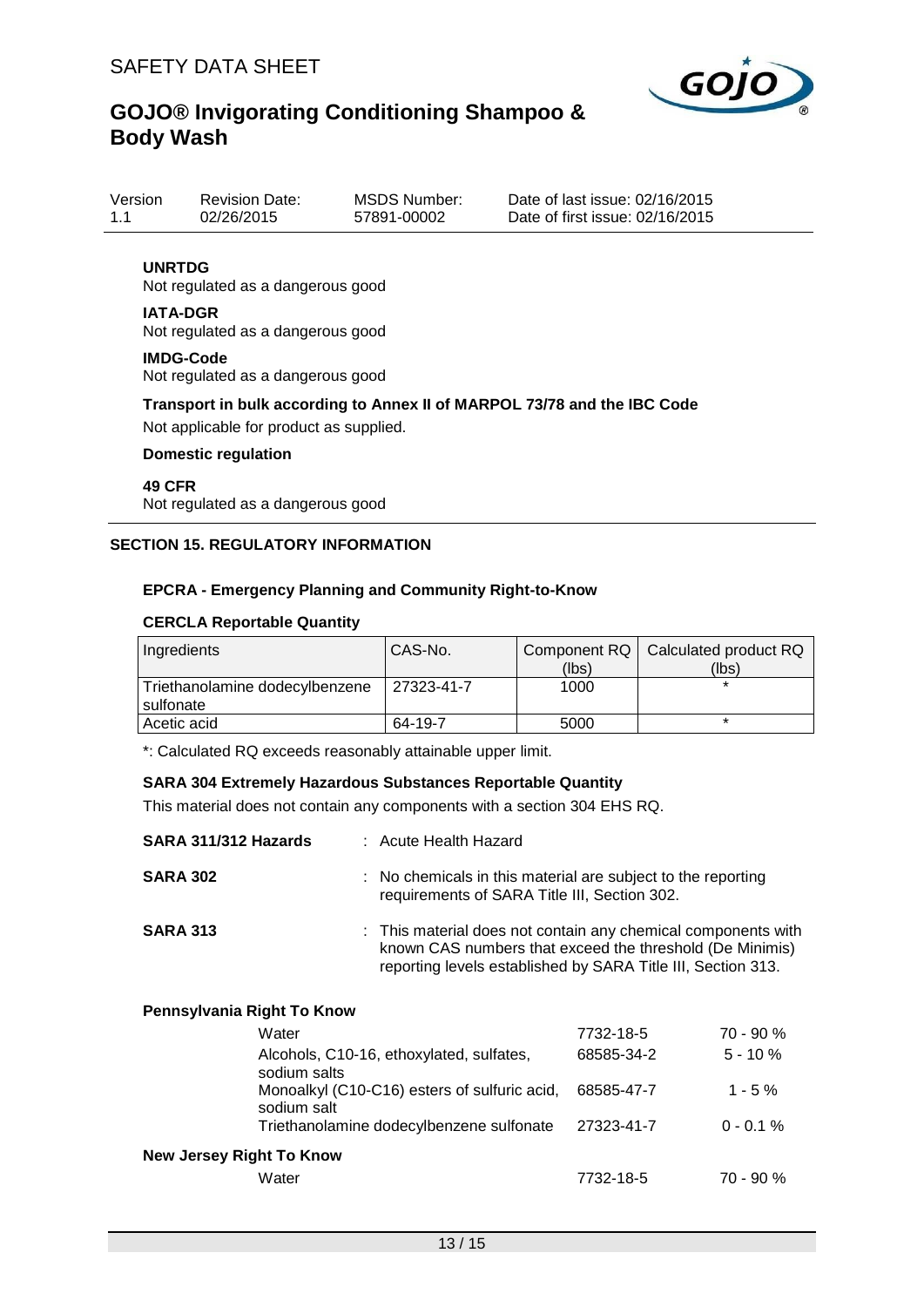

| Version<br>1.1 | <b>Revision Date:</b><br>02/26/2015 | MSDS Number:<br>57891-00002                                 |                                                                                                                      | Date of last issue: 02/16/2015<br>Date of first issue: 02/16/2015 |             |  |
|----------------|-------------------------------------|-------------------------------------------------------------|----------------------------------------------------------------------------------------------------------------------|-------------------------------------------------------------------|-------------|--|
|                |                                     | Alcohols, C10-16, ethoxylated, sulfates,<br>sodium salts    |                                                                                                                      |                                                                   | $5 - 10 \%$ |  |
|                |                                     | Monoalkyl (C10-C16) esters of sulfuric acid,<br>sodium salt |                                                                                                                      |                                                                   | $1 - 5%$    |  |
|                |                                     | Cocoamidopropyl betaine                                     | 61789-40-0                                                                                                           | $1 - 5\%$                                                         |             |  |
|                | Sodium chloride                     |                                                             |                                                                                                                      | 7647-14-5                                                         | $1 - 5%$    |  |
|                | <b>California Prop 65</b>           |                                                             | This product does not contain any chemicals known to the<br>State of California to cause cancer, birth, or any other |                                                                   |             |  |

reproductive defects.

# **The ingredients of this product are reported in the following inventories:**

## AICS : All ingredients listed or exempt.

### **Inventories**

AICS (Australia), DSL (Canada), IECSC (China), REACH (European Union), ENCS (Japan), ISHL (Japan), KECI (Korea), NZIoC (New Zealand), PICCS (Philippines), TCSI (Taiwan), TSCA (USA)

### **SECTION 16. OTHER INFORMATION**

#### **Further information**



| Sources of key data used to | Internal technical data, data from raw material SDSs, OECD |
|-----------------------------|------------------------------------------------------------|
| compile the Material Safety | eChem Portal search results and European Chemicals Agen-   |
| Data Sheet                  | cy, http://echa.europa.eu/                                 |

Revision Date : 02/26/2015

The information provided in this Safety Data Sheet is correct to the best of our knowledge, information and belief at the date of its publication. The information is designed only as a guidance for safe handling, use, processing, storage, transportation, disposal and release and shall not be considered a warranty or quality specification of any type. The information provided relates only to the specific material identified at the top of this SDS and may not be valid